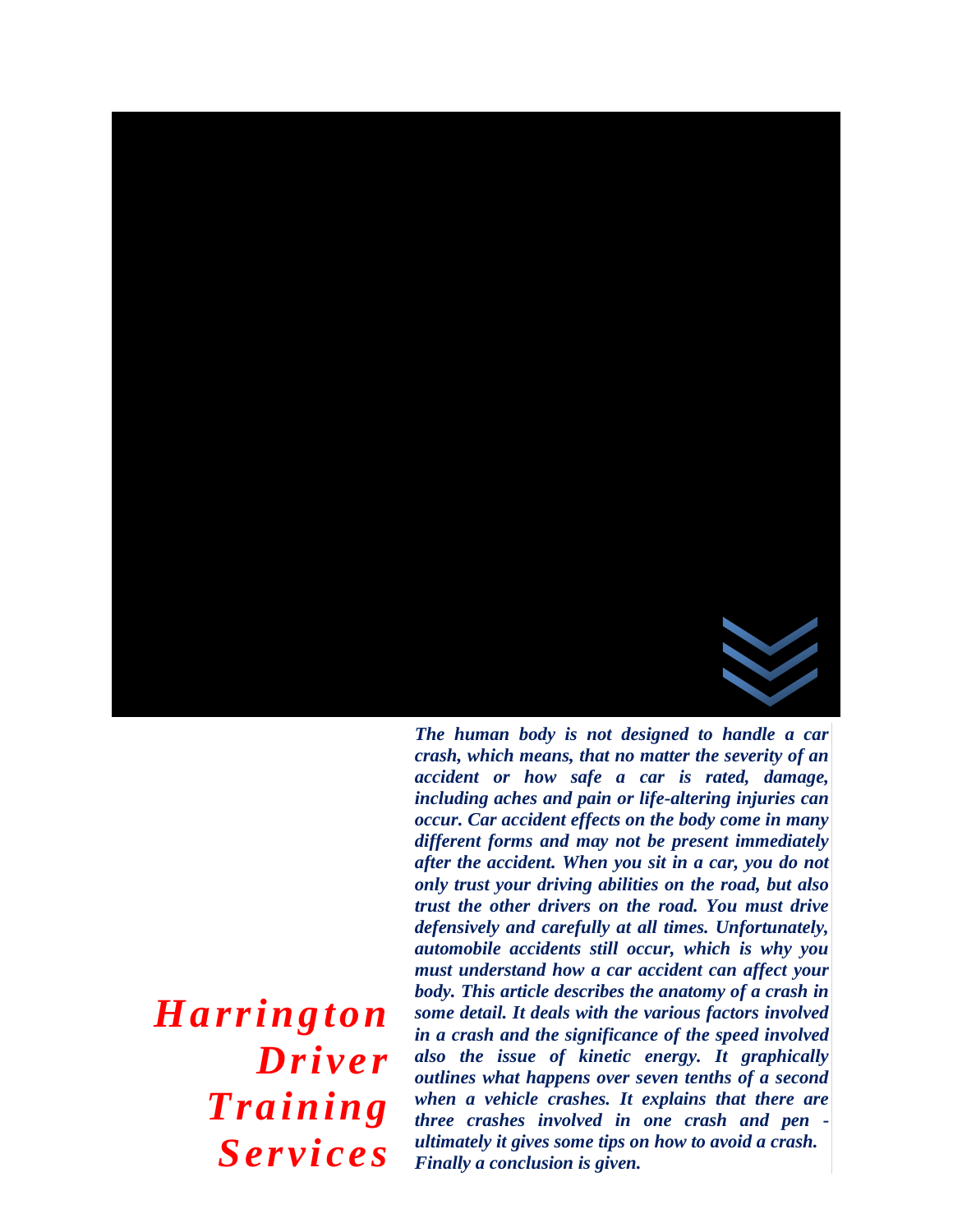# *The Anatomy of a Car Crash (It's Not Pretty)*

# *Tom Harrington LL B F Inst. MTD (April 2020)*

## *Introduction*

ar crashes are mysteries. Even though thousands happen each year in GB and Ireland - and about 1.35 million worldwide - we seldom learn much. When some people drive by a crash, they often slow down to have a look. ar crashes are mysteries. Even though thousands happen each year in GB and Ireland - and about 1.35 million worldwide - we seldom learn much.<br>When some people drive by a crash, they often slow down to have a look.<br>But ther ambulance closing its doors. We usually feel bad for those who may have gotten hurt (or worse), of course, because rubbernecking contributes to the logjam of vehicles behind us. Without details of how crashes happen, we tend to dismiss them as the work of "idiots" – drivers who occupy the lower echelons of driving skill and who are bereft of common sense. Car accidents (crashes) are horrifyingly common and, unfortunately, highly deadly. As mentioned, over a [million](http://asirt.org/initiatives/informing-road-users/road-safety-facts/road-crash-statistics) people die in car [accidents](http://asirt.org/initiatives/informing-road-users/road-safety-facts/road-crash-statistics) every year and millions seriously injured, the causes of death in these crashes are wildly numerous. High-speed collisions are some of the worst, and the effects of a car crash of that type on your body are as terrifying as they are fascinating. Between the way your brain reacts, the way your organs react, and the way you physically react, it's a wonder anyone survives these kinds of superfast collisions at all! What happens to your body in a car crash can, at best, be called pretty gross, it's not pretty and, at worst, be called absolutely sickening. Because of this, be warned that what you are about to read gets graphic at times. Still, let's hope that you can read it here rather than experiencing it firsthand. So, if you're curious about how your body reacts in a car crash, then rev your engines and let's get on the road. And if you learn anything from these facts, it's that driving safely, while wearing a seatbelt is definitely the way to go.

## *Emotional & Mental Distress*

In an *accident de la route* there is a direct relationship between speed and the force of impact. The greater the speed of a vehicle, the greater the impact force will be. Similarly, the greater the weight of the vehicle, the greater the force of impact will be. Therefore, if two vehicles are both going at 30mph and one is a passenger vehicle and the other is a large goods vehicle (LGV), the LGV will have the greater impact force. In contrast, if both vehicles are the same weight, the vehicle with the higher speed will have the greater force. The shorter the distance a vehicle travels before a collision, the greater the force will be upon impact. When dealing with speed, there is a mathematical equation called the squared relationship. It basically states that three times the speed will have nine times the force of impact. Four times the speed will have sixteen times the force of impact.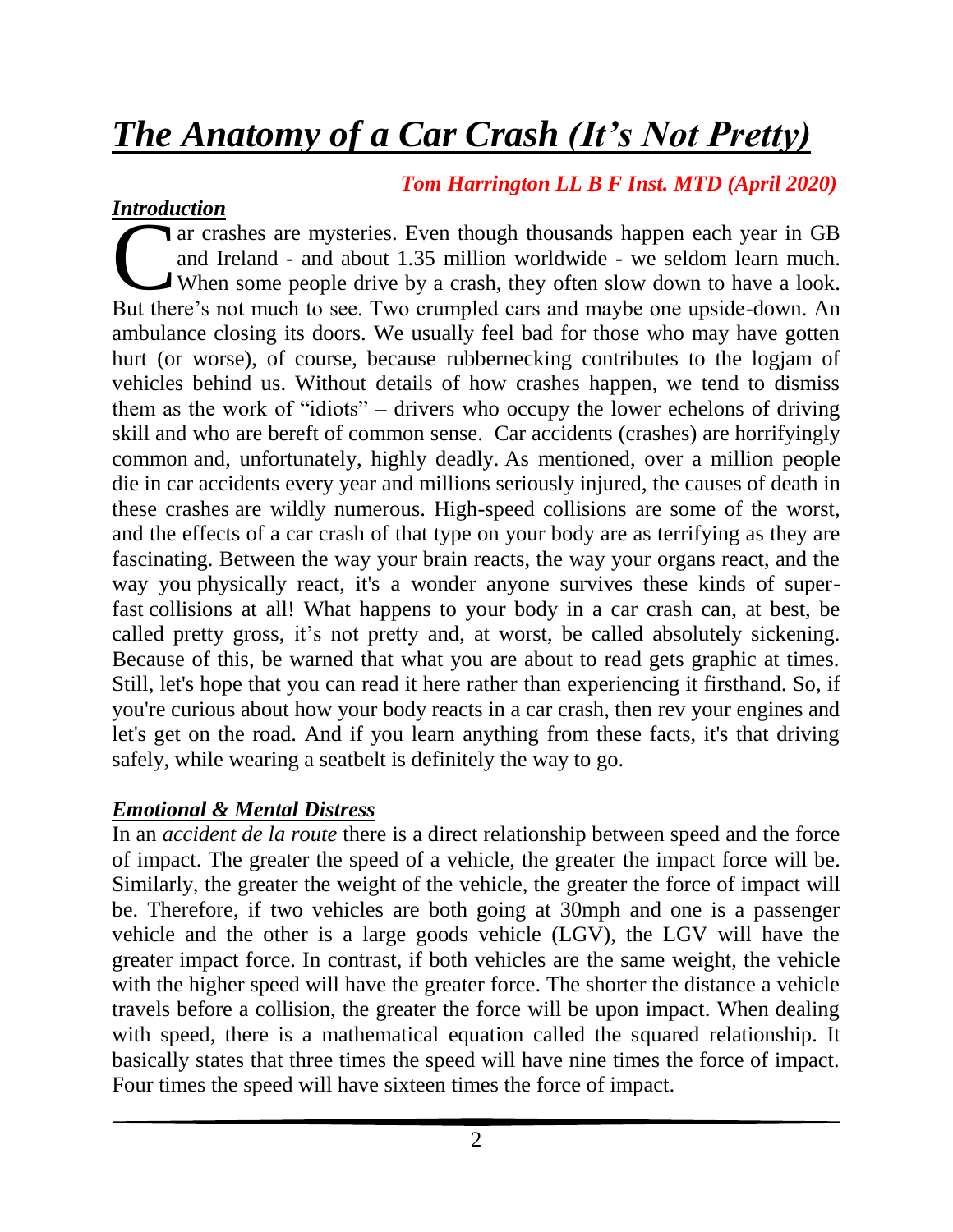Five times the speed will have twenty five times the force of impact and so on. This is called the squared relationship. The direction of impact in a collision can greatly affect the severity of injuries. Head-on collisions are the most serious types of crash. Collisions where the sides of the vehicle are struck (T-boned) can also lead to serious injuries depending on what part of the vehicle is struck and if there were any occupants in that area of the vehicle.  $\frac{1}{1}$  Other crashes can include head-on, rear-end and veering off course on a straight road. Traffic accidents can cause physical, financial and mental effects for everyone involved. Drivers and passengers can suffer from cuts and bruises to broken limbs, whiplash, back and spinal injuries, paralysis and even death. Vehicles in traffic accidents are damaged and may be in need of minor or costly repairs or may be completely written-off and no longer drivable. Additional effects of the accident can include emotional and mental distress as people can suffer from post traumatic stress (PTS) or from losing a loved one.

#### *Factors Involved in a Crash*

Generally, the main factors affecting vehicle crashes can be classified into four groups: road (geometrical traffic flow characteristics), vehicles (vehicle ability, technical defects of elements), and human factors (driver characteristics, behaviours and physiological abilities), and the environment (weather conditions). These factors interact with each other to affect the occurrence of accidents, and if one of these factors becomes unstable, the possibility of a crash will be increased. Based on previous crash reports, the human element has been identified as the main reason for accident causation. Therefore, studying the behaviour of drivers is one of the most influential human factors in the occurrence of accidents and can play an essential role in preventing them? <sup>2</sup> Road traffic crashes occur from a combination of factors related to elements of the transportation system, made up of the road and its environment, vehicles, and road users, with crash outcomes ranging from property damage to death. Some factors contribute to crash occurrence, while others influence the outcome (or severity) of the crash or both. While the effects of some crash causal factors such as speed are fairly obvious, they may be linked to other unobserved factors, such as a sensation seeking nature of the driver, which is not typically accounted for during the crash reporting process.

 $\overline{a}$ 

<sup>&</sup>lt;sup>1</sup> American Automobile Association, *Responsible Driving*, Chapters 7 and 13, Pages 120, 121, 122, 254, 255, 265, 266

<sup>2</sup> *scirp.org*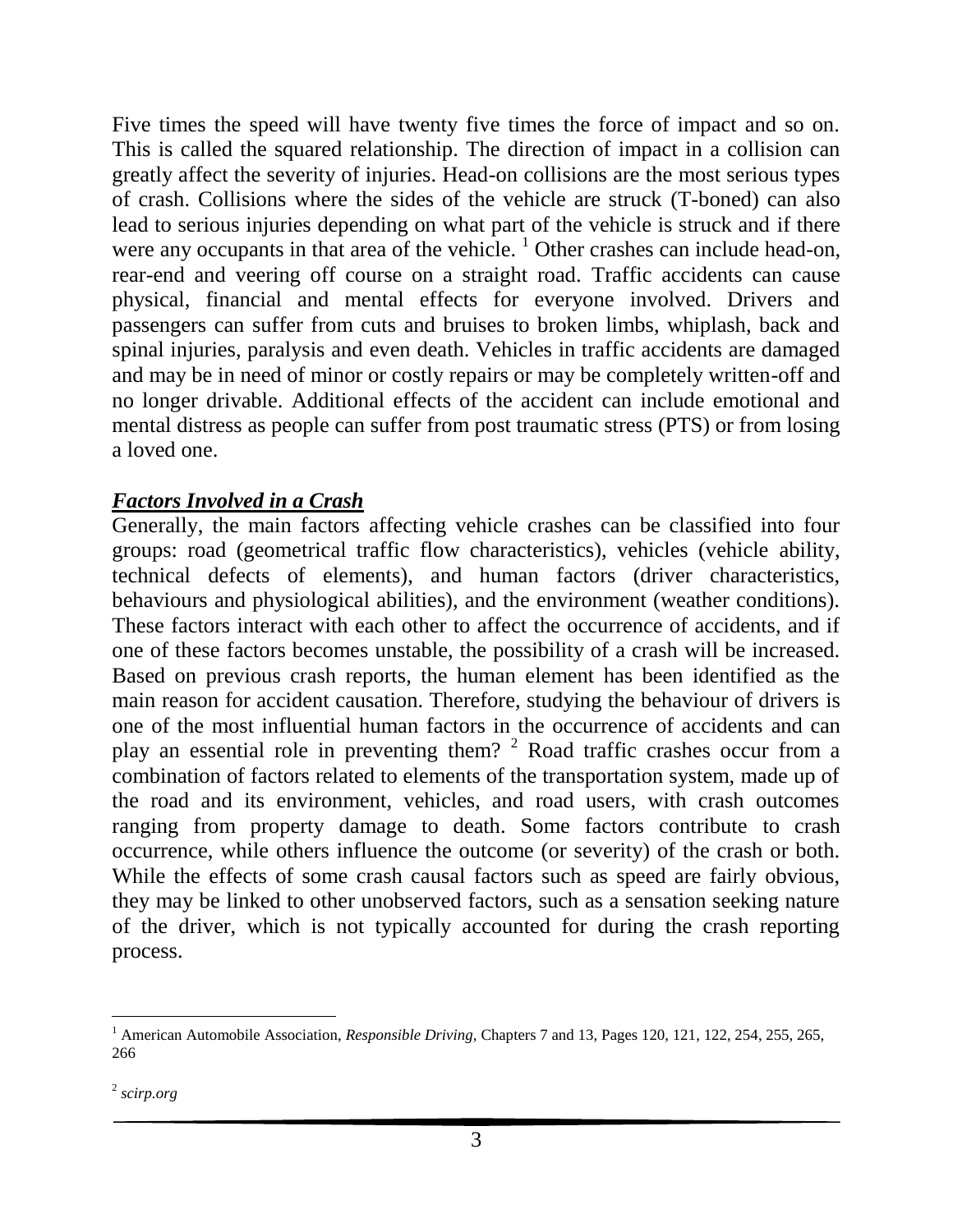Having a holistic understanding of crash causal factors and how they impact on severities are necessary to develop and target countermeasures.  $3$  There is a significant body of road safety literature dedicated to the study of factors affecting crash occurrence and severities. Multiple proposals on countermeasures have ranged from roadway re-engineering, improved vehicle safety features, and strategies to influence driver behaviour. The development of these proposals or countermeasures have been anchored on understanding the factors that affect the likelihood of crash occurrence and/or circumstances that influence the severity of the crash outcome. A critical component of road traffic crash analyses has been the examination of the driver. Some drivers have habits or choose to drive in ways that increase their likelihood of getting into a crash. For instance, driving styles such as choice of speed, threshold for overtaking, tolerance for gap acceptance, and adherence to traffic control have been strongly linked to certain groups of drivers<sup>4</sup> According to **Elander, J.** (1993),  $5$  while certain groups of drivers may be disproportionately represented in crash statistics, this may be due to reasons not related to their risk of crash. One of the early attempts by researchers to gain indepth understanding of crash causal factors was the Indiana Tri-Level Study. From this study, **Treat, J. R. et al**  $(1979)$ <sup>6</sup> observed that human errors and deficiencies were definite or probable cause in over 90% of the crashes examined. The leading direct human causes identified in the study included improper lookout (probable cause in 23% of accidents), excessive speed (17%), inattention (15%), improper evasive action (13%), and internal distraction (9%). In a similar study, *Hendricks,*  **D. L.** *et al*, (1999)<sup>7</sup> investigated specific driver behaviors and unsafe driving acts that lead to crashes. The study further assessed the situational, driver, and vehicle characteristics associated with these behaviors. They found human error to be the most frequently cited contributing factor in 99.2% of crashes, followed by environmental (5.4%) and vehicle factors (0.5%).

 $\overline{a}$ 

<sup>3</sup> *Effects of Human-Centered Factors in Crash Injury Severities.* Journal of Advanced Transportation (Hindawi) Vol. 2017. Article ID 1208170. hindawi.com journals/jat/2017/1208170

<sup>4</sup> Elander, J. *et al.* (1993) *"Behavioural Correlates of Individual Differences in Road-traffic Crash Risk: An Examination of Methods & Findings"*, Psychological Bulletin, Vol. 113, No. 2, pp. 279-294,

<sup>5</sup> Elander, J. *et al.* (1993) *"Behavioural Correlates of Individual Differences in Road-traffic Crash Risk: An Examination of Methods & Findings"*, Psychological Bulletin, Vol. 113, No. 2, pp. 279-294,

<sup>6</sup> J. R. Treat, N. S. Tumbas, S. T. McDonald *et al, "Tri-level study of the causes of traffic accidents: final report, Vol. 1: causal factor tabulations and assessments,"* DOT HS 805, Indiana University, Institute for Research and Public Safety, Bloomington, Ind., USA, 1979.

<sup>7</sup> D. L. Hendricks *et al, "The Relative Frequency of Unsafe Driving Acts in Serious Traffic Crashes".* DTWH 22- 94-C-05020. NHTSA, Washington, DC, USA, 1999.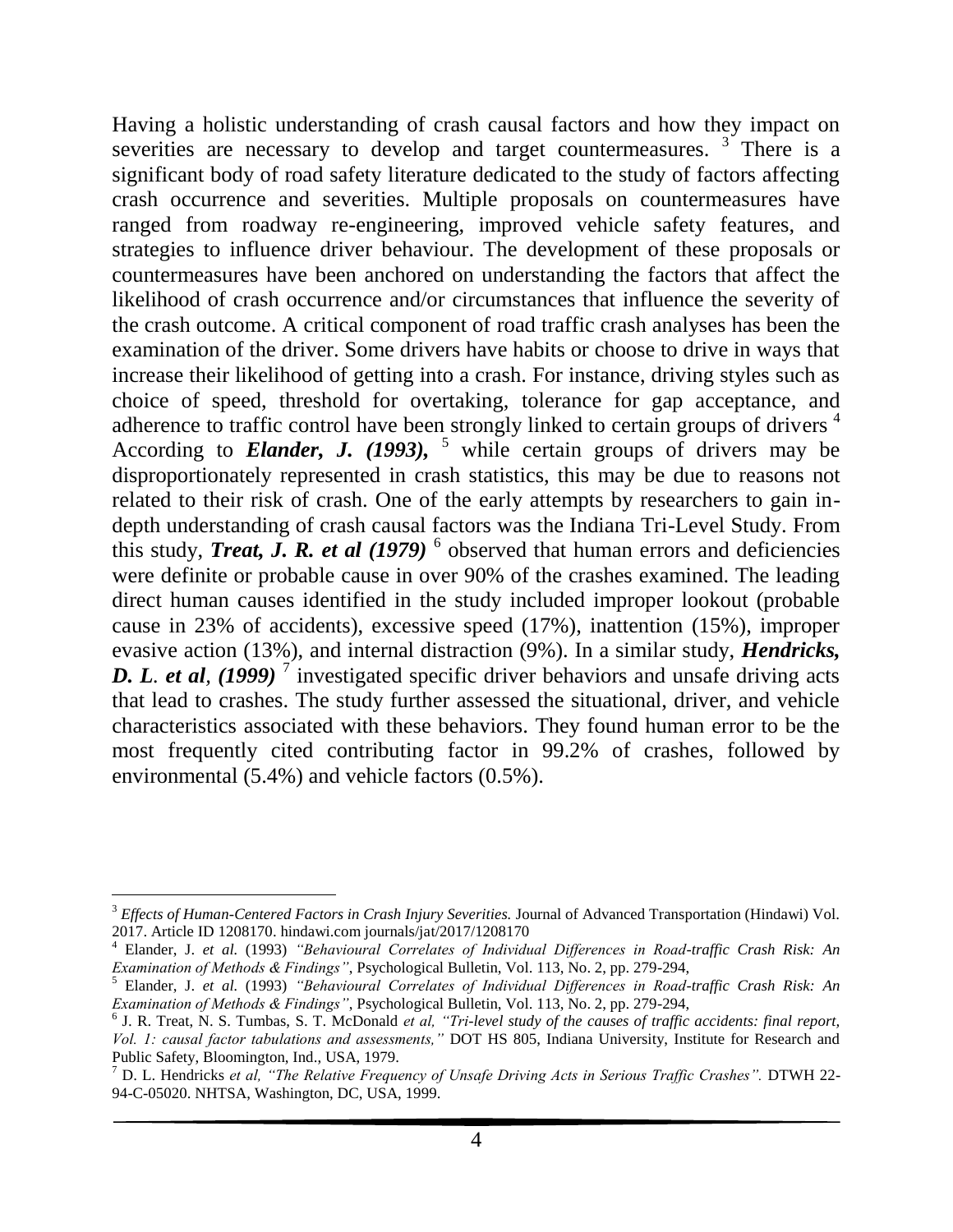Thus, most crashes and their associated injuries and fatalities can be linked to some form of unsafe driving habits.  $8$  It is therefore important to examine the causal driver characteristics and also assess their driving behaviors that increase the likelihood of crash occurrence.

### *Speed & Accidents*

The greater the speed at impact, the more energy must be absorbed by hard metal, soft flesh and brittle bone. If you are in a vehicle travelling at 100kmh (62mph) and you weigh 50kgs (130 lbs), your stored energy at this speed is 22,774 joules.<sup>9</sup> If you are forced to stop in a short distance of say 3mts (9.8ft.), at this speed your body would be subjected to a 75kg force. Therefore, over three quarters of a tonne would in all probability be severely applied to your body by a combination of seat belt material, metal, plastic and engine parts. Modeling on the impacts of higher vehicle speeds has led to the following rule of thumb: a 5% increase in average speed leads approximately to a 10% increase in all injury accidents and a 20% increase in road fatalities. The same research indicates the positive impacts on reducing vehicle speeds: a 5% decrease in average speeds leads to approximately a 10% decline in injury accidents and a 20% decrease in fatal accidents. Reducing speed a few km/h can thus greatly reduce the risk of accidents as well as mitigating the consequences of an accident.<sup>10</sup>

#### *Energy Absorption***.**

When a vehicle is in motion, it develops kinetic energy. The faster it travels the more energy is created. Therefore, the more energy of motion a vehicle has, the more time and distance will take a vehicle to stop. So, when a moving vehicle hits another object, it is called the force of impact. There are three factors that affect the force of impact. The first the speed at which a vehicle is travelling, which means the greater the speed of the vehicle, the more force it will have on impact. The second is the weight of the vehicle. The heavier the vehicle, the more force it will have when it strikes another vehicle or object. The third factor affecting the force of impact is the distance a vehicle travels between its first impact with an object and the point where the vehicle comes to final rest. When a vehicle strikes a fixed object the impact distance is fairly short.

 $\overline{a}$ <sup>8</sup> *Effects of Human-Centered Factors in Crash Injury Severities.* Journal of Advanced Transportation (Hindawi) Vol. 2017. Article ID 1208170. hindawi.com journals/jat/2017/1208170

 $9^9$  One joule is one Newton of force acting through one metre.

<sup>&</sup>lt;sup>10</sup> Nilsson G. (2004) Traffic Safety Dimensions and the Power Model to Describe the Effect of Severity on Safety. Lund Institute of Technology, department of Technology and Society Traffic Engineering.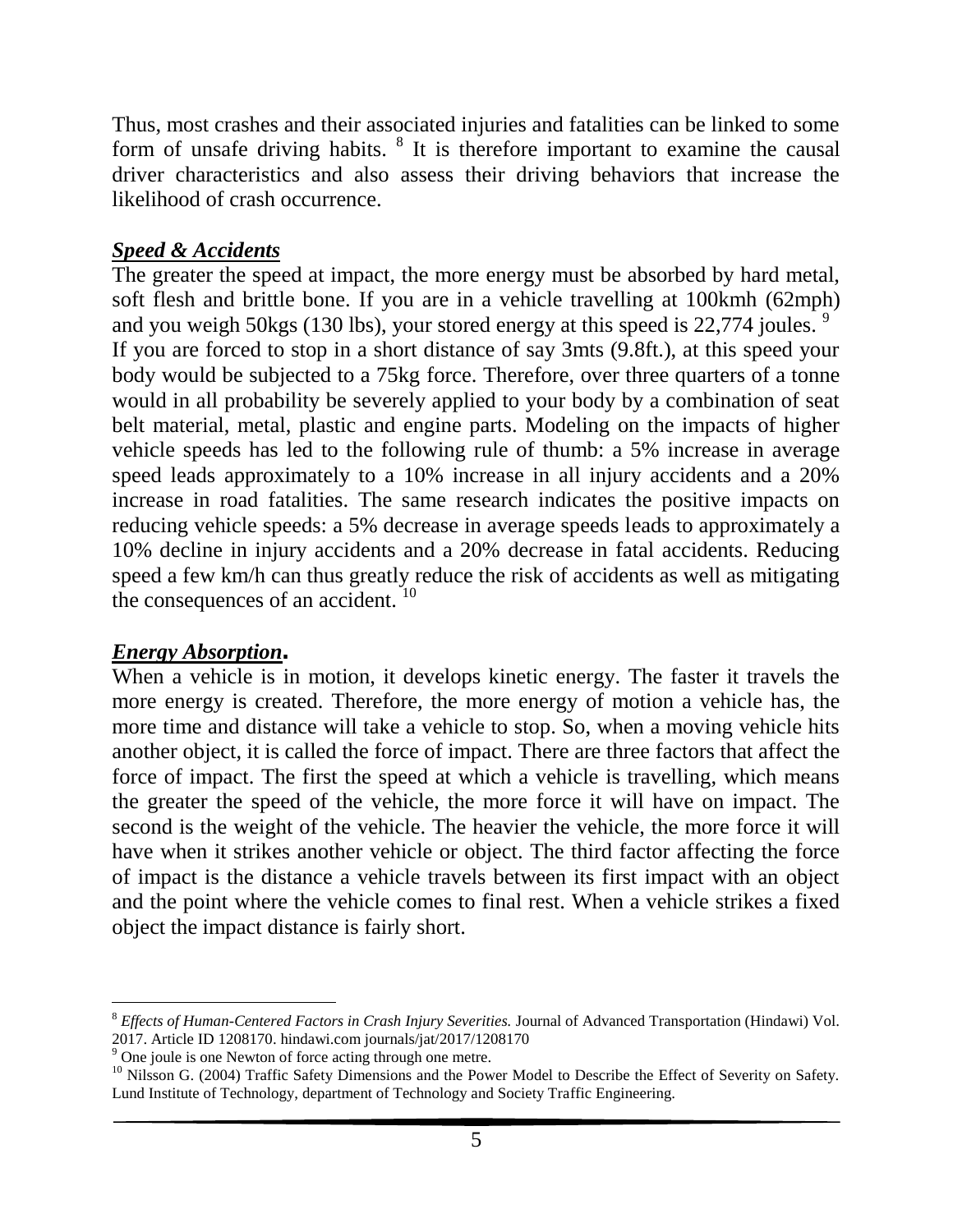The fixed object does not move much upon impact; therefore kinetic energy is spent almost immediately. Many of today's vehicles absorb energy in a collision by the way they deform or "crush" when involved in a crash. The energy of the collision is dissipated when the metal of the vehicle deforms. Modern vehicles include a number of features that help by absorbing the energy created in a crash. Vehicle manufacturers build in tempered safety-glass windows, impact resistant bumpers, protective dashboard padding, energy absorbing steering columns and childproof door locks. Occupant safety devices include the safety restraint system, airbags, head restraints and automatic door locks.

## *Anatomy of a Crash in 7 Tenths of a Second*

The following is the slow-motion; split-second reconstruction of what happens when a car travelling at 65mph crashes into a solid, immovable oak tree, wall or other solid object. The driver is not wearing a seat-belt.

*One Tenth of a Second.* The front bumper and the chrome of the grill collapse. Slivers of steel penetrate the tree to a depth of one-and-a- half inchers or more.

*Two Tenths of a Second.* The bonnet crumples as it rises, smashing into the windshield. Spinning rear wheels leave the ground. The grill work disintegrates. The front bumper comes into contact with the tree, forcing the rear parts to spread out over the front doors. In these two tenths of a second, the structural members of the car begin to act as a brake on the forward momentum of the two-and-ahalf-ton-car body. But the driver's body continues to move forward at the vehicle's original speed of 65mph. At a force of 20 times gravity, the driver's body weight equals 3,500 pounds. His legs ramrod straight and snap at the joints.

*Three Tenths of a Second.* The driver's body is now off the front seat, torso upright, broken knees pressing against the dashboard. The plastic and steel frame of the steering wheel begins to bend under his terrible death grip. His head is now near the sun visor and his chest above the steering column.

Four Tenths of a Second. The car's front 24 inches have been completely demolished, but the rear end is still travelling at an estimated speed of 35mph. The driver's body is still travelling at 65mph. The half-tonne motor block (engine) crunches into the tree. The rear of the car, like a bucking horse, rises high enough to scrape bark off the low hanging branches.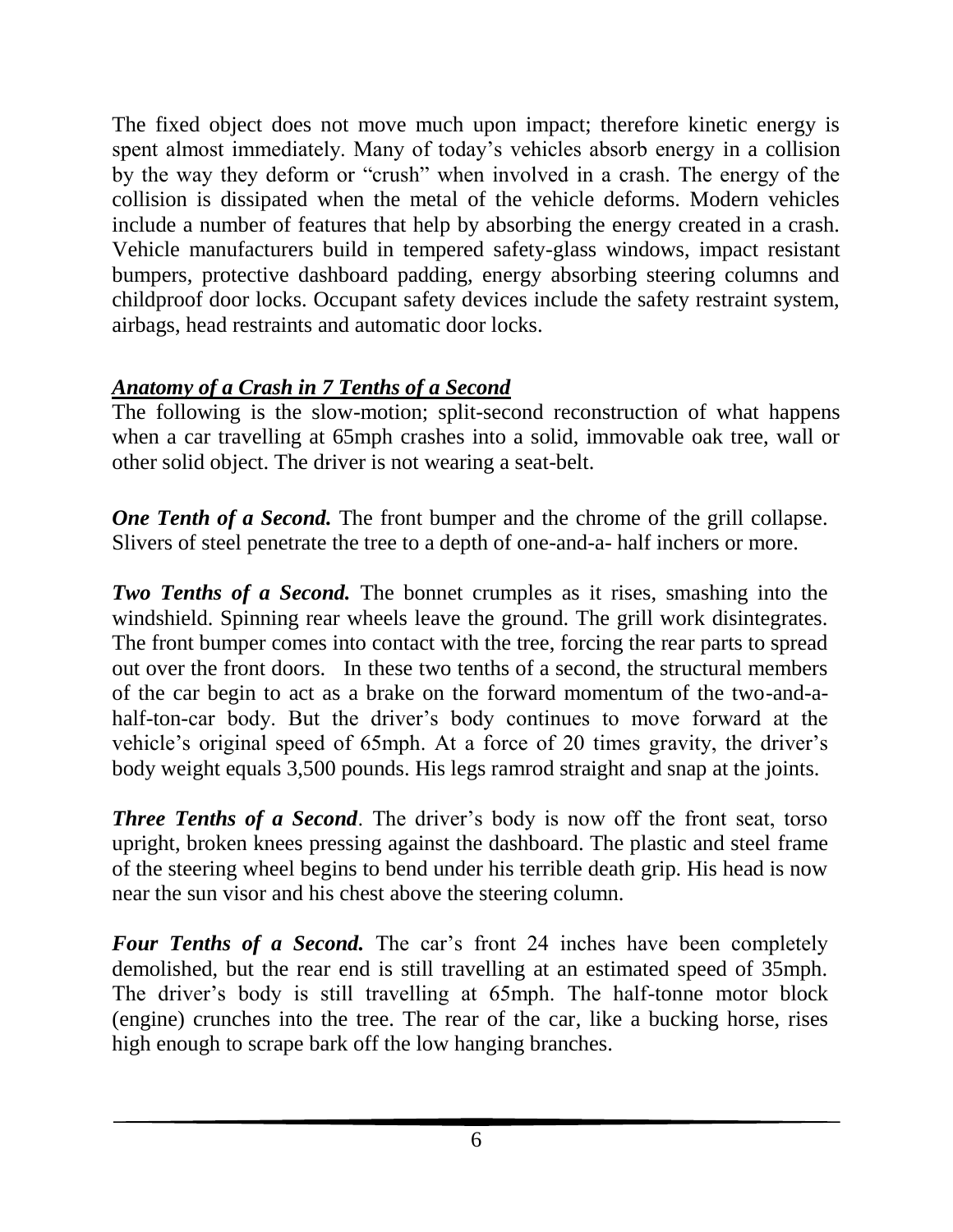*Five Tenths of a Second.* The driver's fear-frozen hands bend the steering column into an almost vertical position. The force of gravity impales the body on the steering wheel shaft. Jagged steel punctures the lungs and arteries. Blood spurts into the lungs and mixes with whatever the driver had to eat earlier as his stomach tears open.

*Six Tenths of a Second.* So great is the force of the impact that the driver's shoes are ripped from his shoes. The brake pedal shears off at the floor board. The chassis bends at the middle, shearing body bolts. The driver's head smashes into the windshield. The rear end of the car begins its downward fall, spinning wheels digging into the ground.

*Seven Tenths of a Second*. The entire writhing of the car is forced out of shape, hinges tear loose, doors spring open. In one last convulsion, the seat ram forward, pinning the driver against the cruel steel of the steering shaft.

Shock has frozen his heart. He is now dead. Time elapsed is just seven tenths of a second.

#### *Perishing in the Subsequent Fire*

Even where a car accident does not lead to injuries sustained from impact with other parts of the car, or from crushing or cuts, the sudden immense acceleration or deceleration generated by a sudden impact can still cause serious internal injuries. This is because of the way the human body is put together. Delicate internal organs, including the brain, effectively float inside their respective cavities in the human body. During a car accident these organs will maintain, or suddenly gather, momentum until the rest of the body comes to an abrupt stop and they collide with the interior of the body cavity. Therefore even where a person is restrained and suffers no external injuries in an accident, the following can easily occur:

- Rupturing of internal organs, including the spleen and stomach, which can lead to
- digestive juices flooding the body cavity
- Burst veins, which can be particularly dangerous in the brain
- Traumatic brain injury created by the collision of the brain with the skull.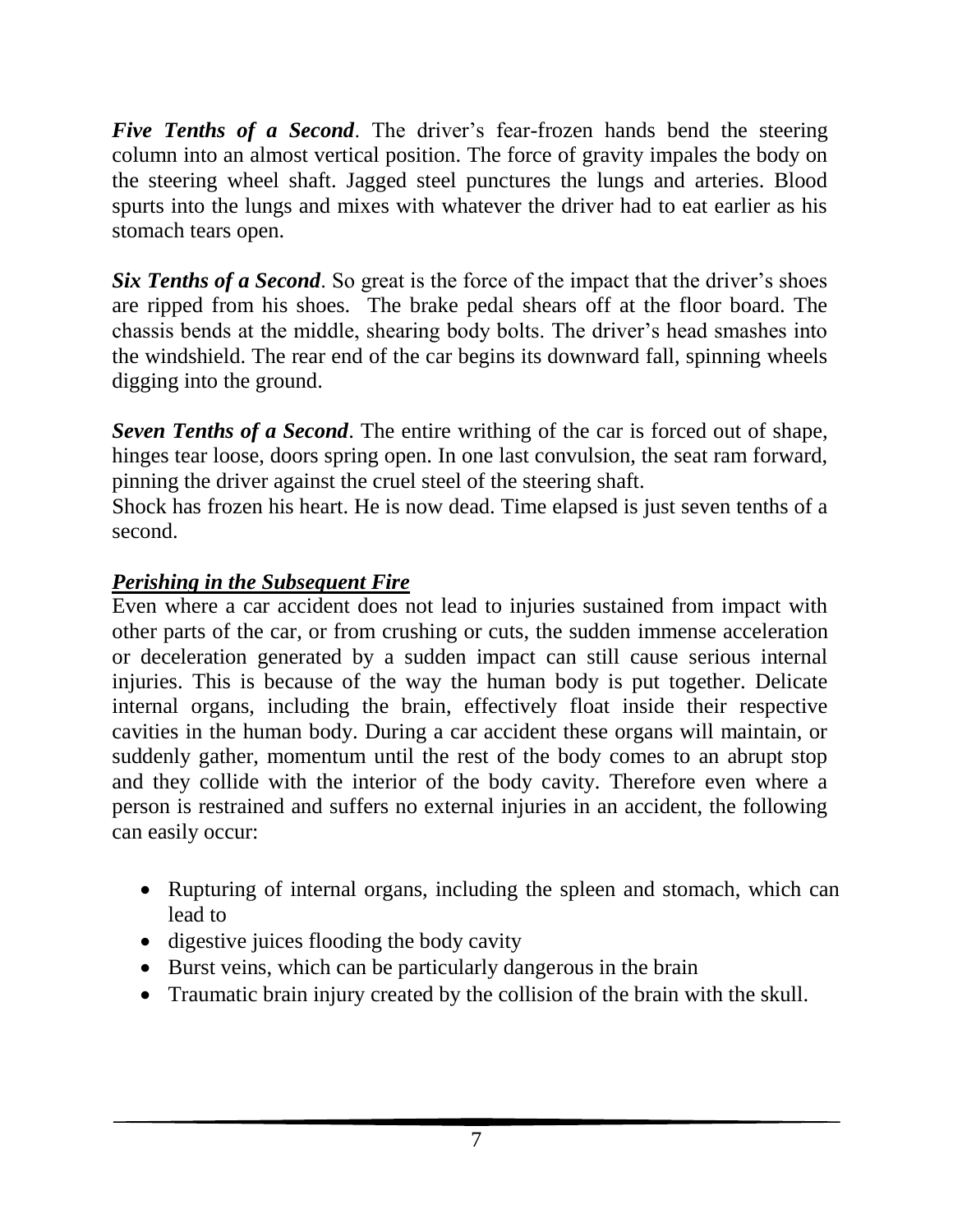These types of injuries may not be immediately apparent after an accident, and it is not unusual for accident survivors to return home from the accident scene only to succumb to their injuries shortly afterwards. This is why it is always a good idea to go to a hospital for a check-up in the aftermath of a car accident, even if you have no severe external injuries. Car accidents can easily result in your vehicle catching alight if the accident causes a fuel leak, a car's battery ruptures, or if the accident generates sparks or extreme heat from friction. In such situations a spark or electrical impulse can lead to the vehicles involved catching alight. Where the accident was severe enough to trap car occupants or knock them unconscious, there is a significant risk of perishing in the subsequent fire.

# *Three Collisions in One*

There are three collisions involved in a car crash:

- *First collision*: The vehicle collides with an object or the obstacle.
- *Second collision***:** The human body an unstrained occupant collides with the interior of the vehicle e.g. dashboard, steering wheel, windshield or rear seat passengers will collide with front seat occupants.
- *Third collision*: The brain and internal organs moves towards the position of impact, tearing connective tissue or being bruised by colliding with bones of the skeleton. Travelling at 40mph, an unrestrained occupant would strike the windshield or dashboard with the same force as hitting the ground after a fall from a five-storey building.

# *Concept of 2nd & 3rd Collisions*

In an *accident de la circulation*  $<sup>11</sup>$  and at the exact moment of impact in a collision,</sup> there is a release of energy when a vehicle strikes another vehicle or object. Prior to an impact, a vehicle and everything inside the vehicle is travelling at whatever speed the vehicle has been travelling at. As the collision continues, the vehicle gradually loses energy. However, the vehicle occupants and any other items in the vehicle continue to move forward at the same speed as the vehicle had been travelling prior to impact. If the occupants are wearing seat belts they begin to deform by stretching and decelerate the passenger in a comparatively gentle manner. Unbelted passengers continue forward striking the interior of the vehicle and may even be ejected from it.

l

<sup>&</sup>lt;sup>11</sup> Traffic accident.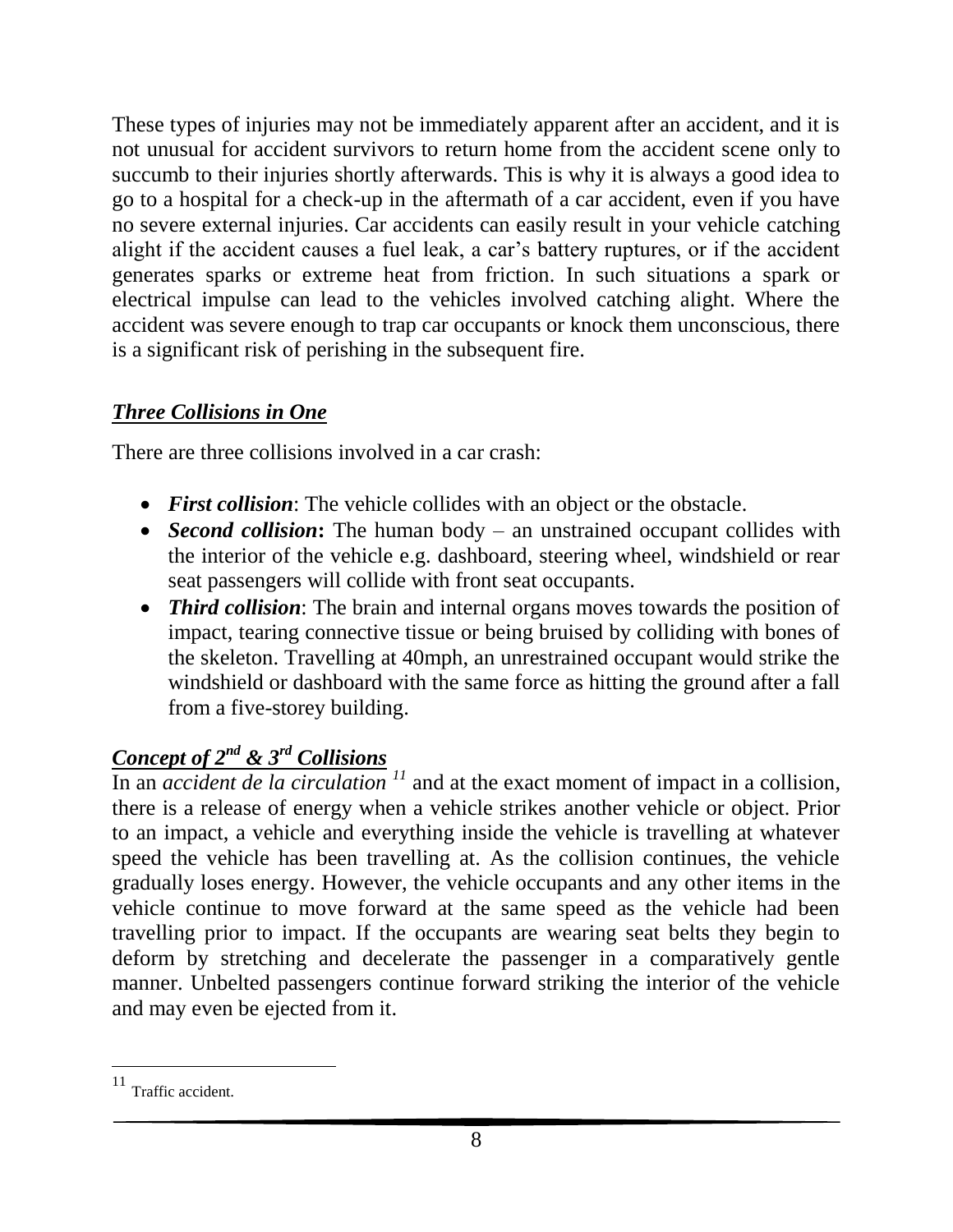Also, loose articles from the back seat and parcel shelf continue forward at the speed the vehicle was travelling prior to impact with enough force to cause serious injury or death. This is also known as the second collision. The internal organs of the vehicle occupants have also been travelling at the speed of the vehicle prior to impact. As the passengers bodies decelerate, the internal organs move forward striking the skeletal parts of the body with enough force to cause serious injury. This is known as the third collision.<sup>12</sup>

## *Tips to Avoid Crashes*

- Pay attention when you're driving, concentrate, be observant and plan ahead, leaving plenty of room around you but especially in front of you.
- Stick to speed restrictions and follow the rules of the road.
- Modify your speed if the prevailing road, weather and traffic condition warrant it.
- Never use your phone while driving or indulge in other dangerous distractions.
- Never drive under the influence of alcohol or drugs. (Even prescription drugs can affect your driving. Check with your doctor or pharmacist to see if it's safe to drive when taking these).
- Check your car's safety ratings.
- Reevaluate your [car insurance](https://www.finder.com/car-insurance) and health insurance every year.
- Always wear a seat belt. According to road safety experts, seat belts reduce the risk of serious injury by 50% and the risk of death by 45%.

## *Conclusion*

What happens to our bodies in a car crash? Obviously - nothing good. Cars are, after all, hulking metal containers and we are mere flesh capsules. But are you aware of the actual impact a high-speed car accident can have on your body, and how their sometimes-fatal transfer of energy actually works. When you are driving or are a passenger in a car, the vehicle and your body have kinetic energy. When a sudden stop occurs, the energy from your movement is transferred to the brakes to help you stop quickly. In a sudden car crash, this kinetic energy is released and impacts the body, which can cause injury and pain. Luckily, modern cars are designed to help protect the car's occupants from absorbing the energy experienced during a car accident. However, in most crashes, especially those that occur at high speeds, the body will absorb energy and the risk of an injury increases.

 $\overline{a}$ <sup>12</sup> *Governor's Office of Highway, Safety, Speed and Speed Limits,* Atlanta, Georgia October 1998.